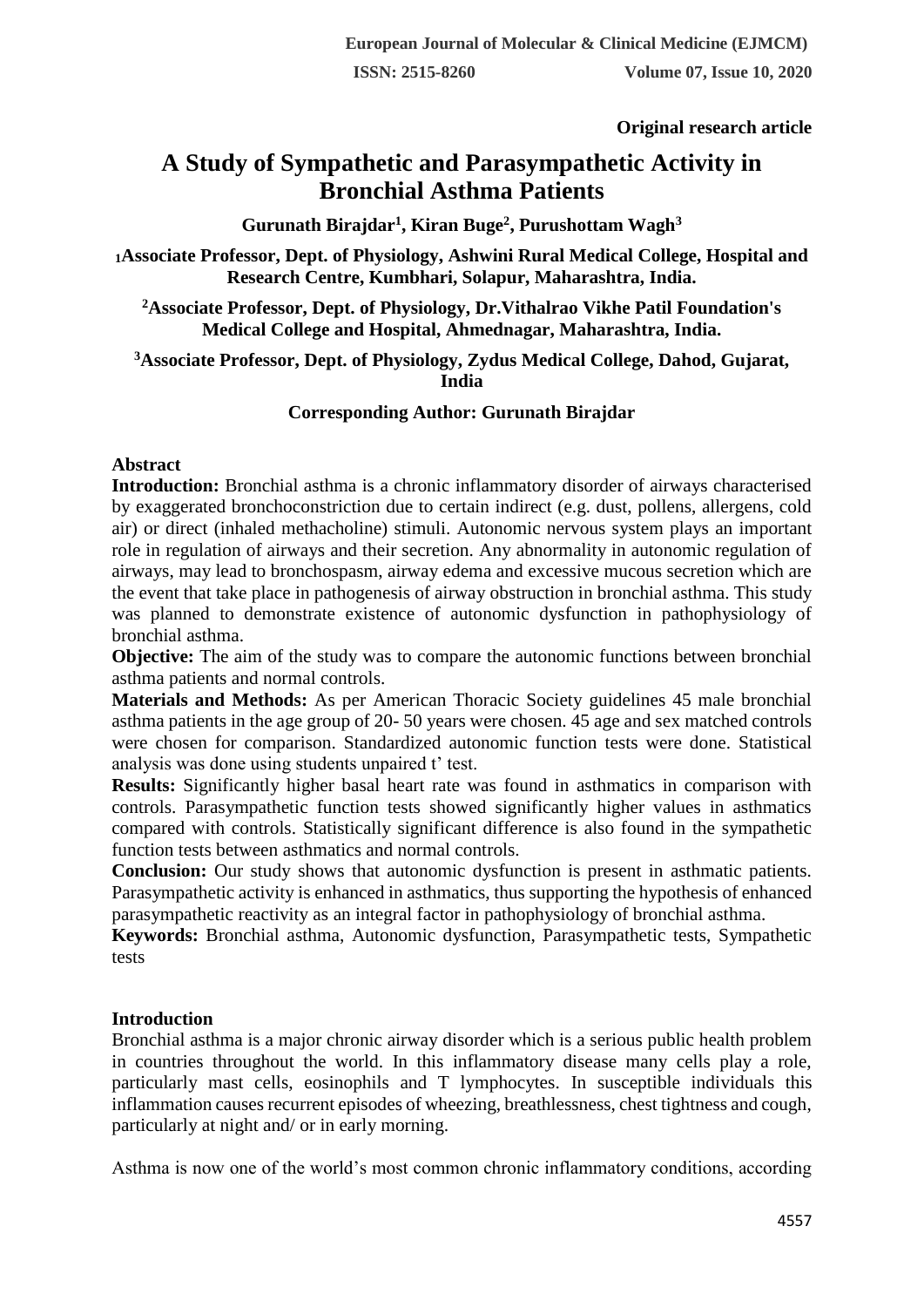to global burden of asthma report. WHO estimates that 235 million people currently suffer from asthma. $<sup>1</sup>$ </sup>

Asthma has also been termed bronchial irritability syndrome.<sup>2</sup> In response to various stimuli; the bronchial asthma patients show exaggerated bronchoconstriction of airways. This "hyperreactivity" usually co-exists with airway inflammation, although the pathophysiological mechanisms underlying these changes are not fully understood. These hyper reactive changes are probably associated with abnormal autonomic nervous system control. Cardiac and bronchial autonomic control might be intrinsically related, and that this relationship might be altered in asthmatic individuals  $\frac{3}{3}$ 

Airway functions like smooth muscle tone epithelial cell function, mucous secretion, blood flow, micro vascular permeability and inflammatory mediator release is under the control of autonomic nervous system.<sup>4</sup>

Abnormal regulation of autonomic nerves innervating the tracheo-bronchial tree may lead to bronchospasm, airway edema and excessive mucus secretion. All these are the events which take place in pathogenesis of bronchial asthma. Abnormalities of autonomic nervous system in bronchial asthma patients are generalized and may not be limited to tracheo- bronchial tree only. Enhanced parasympathetic activity is considered as an important factor in pathogenesis of bronchial hyperactivity.<sup>5</sup>

A review of available literature shows varied results as far as the exact nature of autonomic dysfunction in asthmatics. Therefore, the present study is undertaken to compare autonomic function test results in uncomplicated asthmatics with age and sex matched normal subjects.

#### **Materials and Methods**

A hospital -based cross-sectional study was conducted in 45 male bronchial asthma patients as per American Thoracic Society<sup>6</sup> guidelines in the age group of 20 to 50 years, 45 age and sex matched controls were selected.

The following inclusion and exclusion criteria were applied for selection process.

## **Inclusion Criteria**

- 1. Bronchial asthma patients with disease duration of more than two years.
- 2. Clinical features of asthma as per American Thoracic Society Guidelines.<sup>6</sup>
- 3. At least two acute asthmatic exacerbations in any given year.
- 4. Patients age between 20 to 50 years.
- 5. Not on any medication that may alter the autonomic function for the preceding two weeks of the test.

#### **Exclusion Criteria**

- 1. Bronchial asthma patients in acute exacerbation.
- 2. Bronchial asthma patients who had an asthmatic attack within two weeks of study.
- 3. Age  $\lt 20$  or  $>50$  years.
- 4. History of any other disease that is known to produce autonomic dysfunction like diabetes mellitus, hypertension, ischemic heart disease, scleroderma, chronic bronchitis, peripheral nervous system disorders, alcoholics, smokers, those practicing yoga or any other physical training.

**Physical Anthropological Indices:** Standing height was measured to the nearest 0.5 cm without foot wear. Weight was recorded without footwear in light weight clothing. The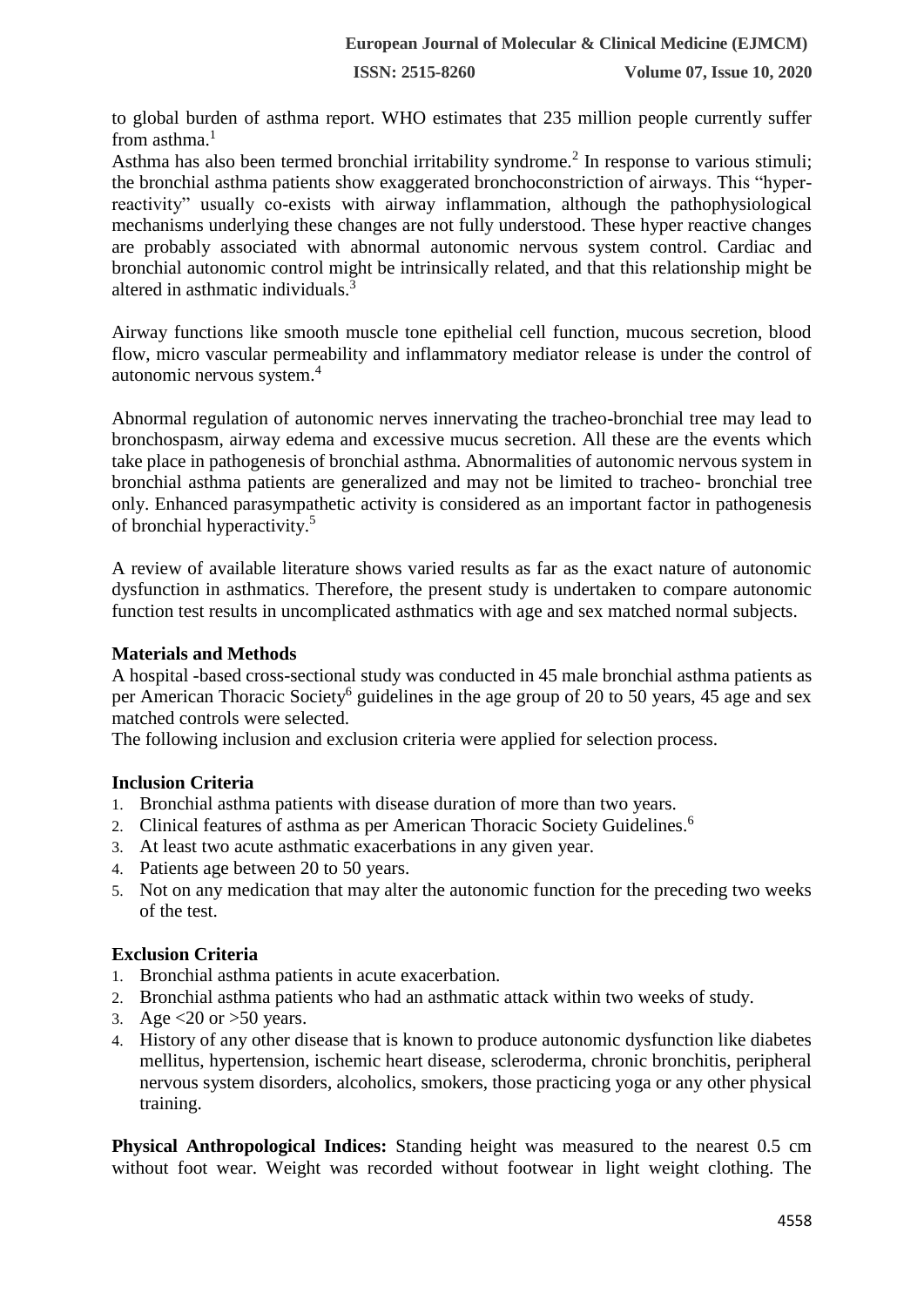**ISSN: 2515-8260 Volume 07, Issue 10, 2020**

procedures of autonomic function tests were briefed to both subjects and controls. The resting heart rate and blood pressure were recorded in each participant after 15 minutes rest. OMRON automatic blood pressure monitor model was used to record systolic and diastolic blood pressures in subjects and controls.

Five standard cardiovascular autonomic function tests were performed, three tests to assess the parasympathetic division and two tests assessing sympathetic division. The following cardiovascular autonomic function tests were performed as per Ewing and Clarke guidelines.<sup>7</sup>

**Heart Rate Response to Valsalva Maneuver:** Valsalva maneuver is performed by blowing into the mercury manometer upto 40 mmHg of pressure and by maintaining the pressure at that level, while the nose is clipped. Simultaneously ECG recording is carried out. Valsava ratio is derived from the following formula.<sup>8,9</sup>

Longest  $R - R$  Interval after the maneuver

Shortest  $R - R$  Interval during the maneuver

A Valsava ratio of  $^7$  a) 1.21 or greater is taken as normal b) 1.11 to 1.20 is taken as border line c) 1.10 or less was considered as abnormal response.

**Heart Rate Variation During Deep Breathing:** The subject in asked to lie down and breathe deeply at a rate of 6 breaths /minute. ECG leads are attached for recording. Maximum and minimum heart rate with each respiratory cycle is determined. Mean heart rate during expiration and inspiration are noted down. The result is expressed as the mean of difference between maximum and minimum heart rates for the six measured cycles in beats a minute.<sup>7,10</sup> A difference of a) 15 beats or more per minute was taken as normal b) 11 to 14 beats per minute was taken as border line c) 10 beats or less per minute was taken as abnormal response.

**Immediate Heart Rate Response to Standing (30:15 ratio):** The subject is asked to lie down in a supine position. ECG leads are applied to record heart rate. The subject is now asked to immediately stand up, while ECG is continuously recorded. Record R-R interval at 15<sup>th</sup> and 30th beat after standing. 30:15 ratio is calculated from the following formula.

The  $R - R$  interval at or around the 30th beat

The  $R - R$  interval at or around the 15th beat

A 30:15 ratio of: a) 1.04 and above was considered as normal b) 1.01 to 1.03 was considered as borderline c)1 or less was considered as abnormal response.

**Blood Pressure Response to Immediate Standing:** The systolic blood pressure is recorded in lying down posture and immediately after standing. A difference in systolic blood pressure between lying down posture and supine posture is noted down.

A difference of a) 10 mm Hg or less was considered normal b) 11 to 29 mm Hg was considered borderline c) 30 mm Hg or more was considered as abnormal response. Peripheral sympathetic damage gives an abnormal response.<sup>7</sup>

**Blood Pressure Response to Sustained Handgrip:** The subject is asked to hold a handgrip dynamometer and grip it to maximum extent. The maximum tension is noted down. Now, the subject is asked to grip the dynamometer at 30% of maximum tension for a period of 3 minutes. Diastolic blood pressure is recorded before and after the hand grip and the difference is noted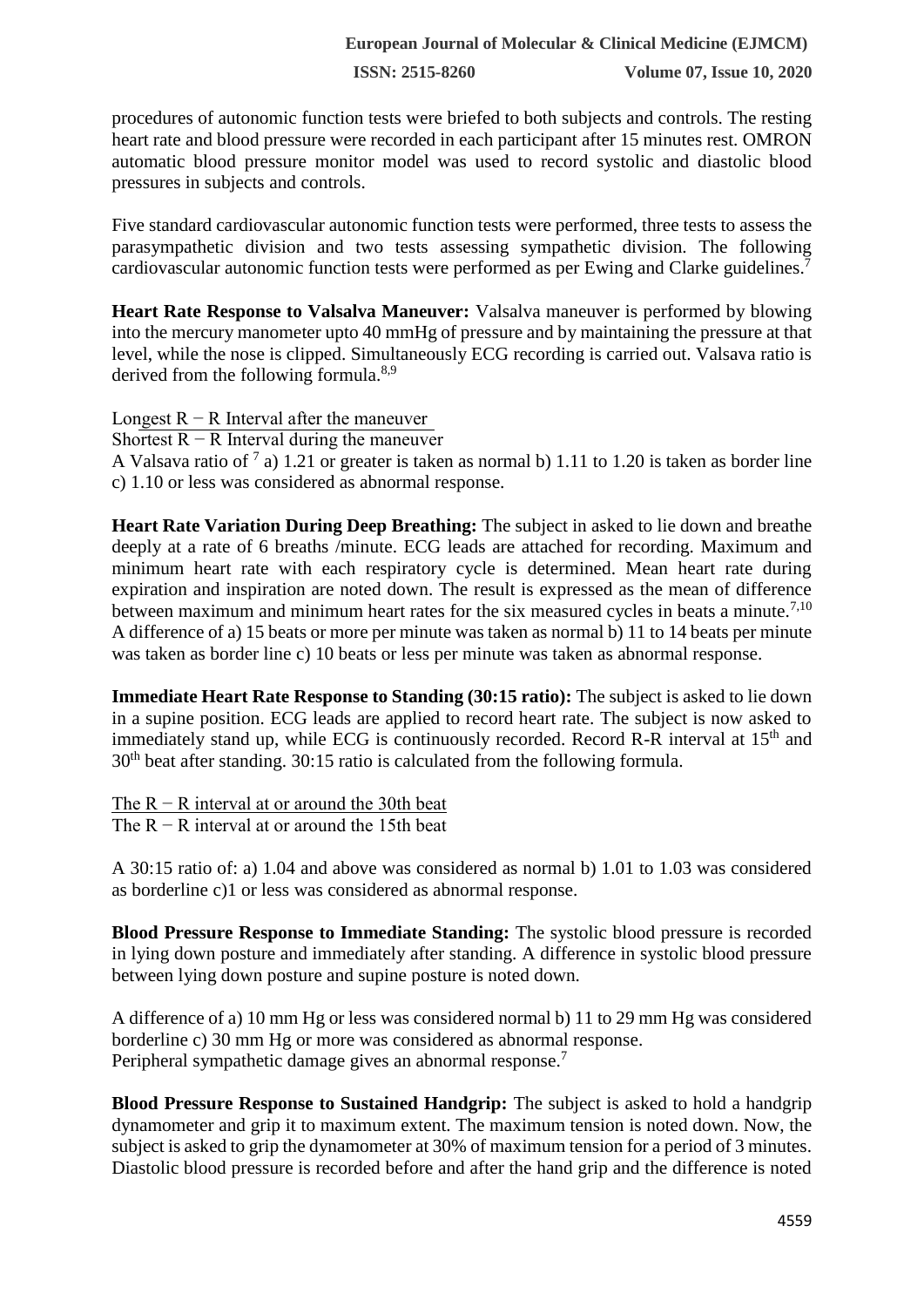down.<sup>7</sup>

A rise of diastolic blood pressure of a) 16 mm Hg or more was considered normal b) 11 to 15 mm Hg was considered border line c) 10 mm Hg or less considered as abnormal response.

## **Statistical Analysis**

Data was compared between study subjects and control groups using unpaired' test. The level of significance ('p'value) was calculated. A 'p' value of >0.05 is not-significant, < 0.05 is taken as significant and  $< 0.01$  is taken as highly significant.

# **Results**

| Table 1: Anthropometric data of controls and subjects |                         |                           |              |  |  |
|-------------------------------------------------------|-------------------------|---------------------------|--------------|--|--|
| <b>Parameters</b>                                     | $Controls(mean \pm SD)$ | Subjects (mean $\pm SD$ ) | P' value     |  |  |
| Age(years)                                            | $29.46 \pm 6.51$        | $30.31 \pm 8.00$          | $>0.05$ (NS) |  |  |
| BMI(ht/m <sup>2</sup> )                               | $24.12 \pm 2.99$        | $23.68 \pm 3.15$          | $>0.05$ (NS) |  |  |

NS - Not Significant, S - Significant.

## **Table 2: Resting heart rate and SBP and DBP in Controls and Subjects**

| <b>Parameters</b>                                 | Controls (mean $\pm SD$ )   Subjects (mean $\pm SD$ ) |                   | P' value     |
|---------------------------------------------------|-------------------------------------------------------|-------------------|--------------|
| Resting heart rate (beats/min)   $71.95 \pm 1.29$ |                                                       | $73.51 \pm 3.98$  | <0.01(HS)    |
| SBP(mm Hg)                                        | $117.86 \pm 3.82$                                     | $116.53 \pm 4.28$ | $>0.05$ (NS) |
| $\overline{DBP}$ (mm Hg)                          | $80 \pm 1.26$                                         | $81.02 \pm 2.29$  | <0.01(HS)    |

NS – Not Significant, HS – Highly Significant

## **Table 3: Parasympathetic function tests in controls and Subjects**

| <b>Parameter</b>    | Controls (mean $\pm SD$ ) | Subjects (mean ± SD) | 'P' value |
|---------------------|---------------------------|----------------------|-----------|
| Valsalva ratio      | $1.29 \pm 0.16$           | $1.38 \pm 0.16$      | <0.01(HS) |
| Deep breathing test | $22.53 \pm 5.74$          | $26.84 \pm 10.99$    | < 0.05(S) |
| $30:15$ ratio       | $1.22 \pm 0.15$           | $1.32 \pm 0.18$      | <0.01(HS) |

HS- Highly Significant, S - Significant

## **Table 4: Sympathetic function tests in controls and subjects**

| <b>Parameter</b>                                   | <b>Controls</b><br>$(\text{mean}\pm\text{SD})$ | <b>Subjects</b><br>$(mean \pm SD)$ | P' value    |
|----------------------------------------------------|------------------------------------------------|------------------------------------|-------------|
| Fall in SBP on standing (mm Hg)                    | $8.35 \pm 1.60$                                | $12.24 \pm 2.39$                   | <0.001(VHS) |
| Rise in DBP(mm Hg) to Hand grip   $17.88 \pm 2.54$ |                                                | $13.86 \pm 2.57$                   | <0.001(VHS) |

VHS: Very Highly Significant

## **Discussion**

As per Table 1 there was no significant difference between asthmatics and controls when age and BMI was compared. This indicates that both the groups comparable.

As per Table 2, there is a significant increase in resting heart rate in asthmatics as compared to controls. Samadhan P M et al.,<sup>5</sup> Prabhat KD et al,<sup>2</sup> Garrard et al<sup>12</sup> and Bal BS et al.<sup>13</sup> also found that the resting heart rate was significantly higher in asthmatics compared with non-asthmatics. The increase in resting heart rate suggests either an increased sympathetic tone or reduced parasympathetic tone.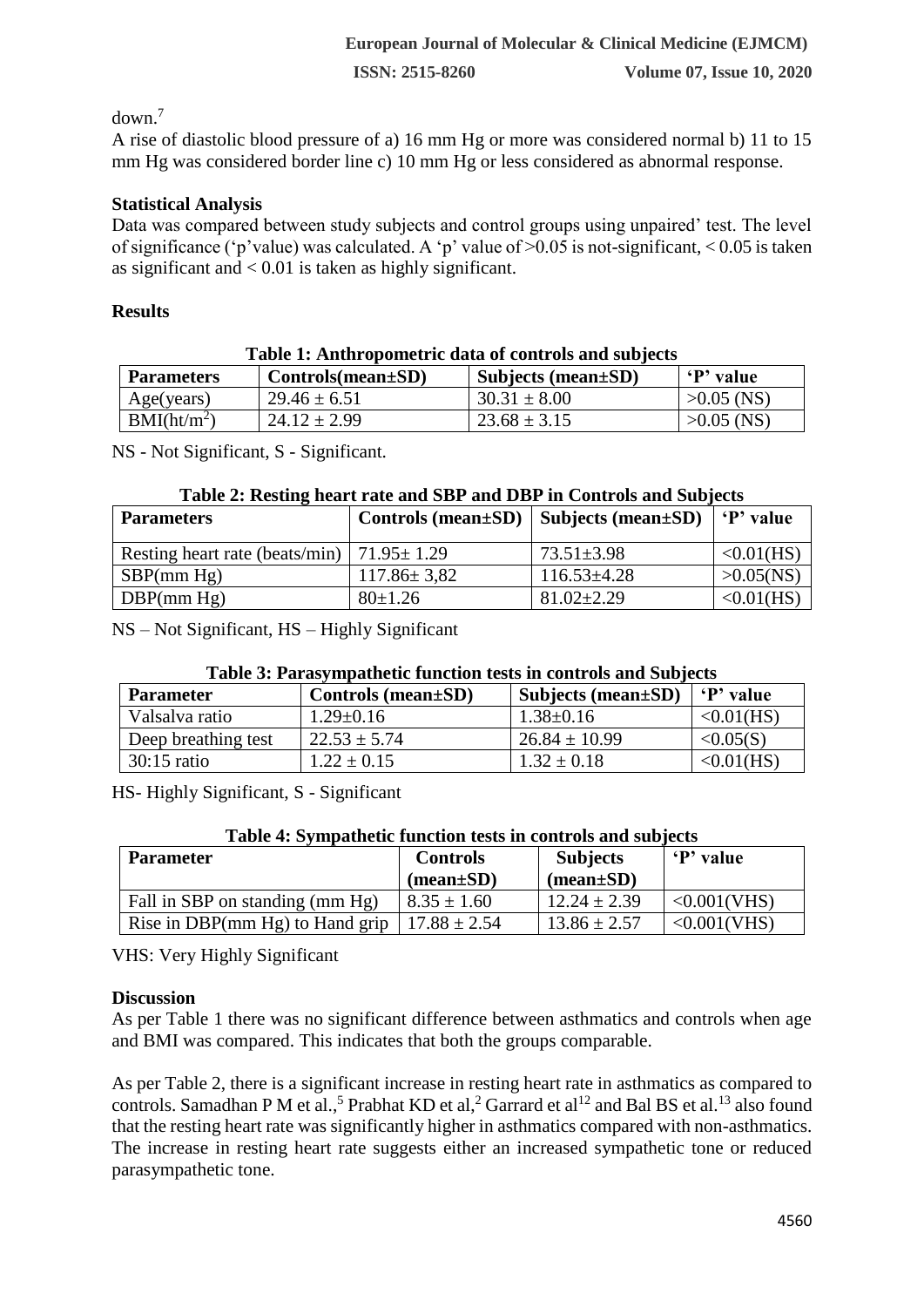As per Table 2 SBP was numerically higher in asthmatics, it was not statistically significant. The DBP in asthmatics was significantly higher compared to controls. Samadhan PM et al.<sup>5</sup> also found insignificantly higher basal systolic and diastolic blood pressures in asthmatics compared to controls. This may be due to  $\alpha$ -adrenergic hyperresponsiveness in asthmatics.

As per Table 3, the values of Valsalva ratio, deep breathing test and 30:15 ratio are all significantly higher in asthmatics compared with normal subjects. This is suggestive of increased parasympathetic response in asthmatics. Prabhat  $KD$  et al<sup>2</sup> also recorded significantly higher values for Valsalva ratio and 30:15 ratio. Kallenbach et al<sup>14</sup> recorded higher values for deep breathing test.

The heart rate increases during inspiration and decreases during expiration, this is called as sinus arrhythmia. This occurs primarily because of variation in the parasympathetic outflow to the heart with phases of respiration.<sup>15</sup>

Exaggerated parasympathetic outflow to heart may have led to higher values of deep breathing tests in asthmatics. In asthmatics more and more air is trapped in the lungs. During inspiration increased stretch receptor stimulation may lead to strong suppression of dorsal vagal nucleus. This results in drastic reduction of vagal tone and is the cause of abnormal HRV in our subjects.<sup>16</sup>

30:15 ratio (immediate HRR to standing) was significantly higher in asthmatics compared to controls. The initial cardiac acceleration upon standing is an exercise reflex which withdraws parasympathetic tone and the subsequent changes are baroreceptors mediated which enhance sympathetic tone. Most of the heart rate changes are due to parasympathetic withdrawal.<sup>17</sup> A higher 30:15 ratio in our subjects thus suggests a heightened basal parasympathetic tone. Prabhat K D et al.<sup>2</sup> also found a higher HRV in asthmatics but was not statistically significant. Gupta S et al<sup>18</sup> also observed heightened cardiovascular responses to tests of parasympathetic function as compared to controls.

All the three parasympathetic testsshow statistically increased values, suggesting hyper responsiveness of parasympathetic system in asthmatics compared to the controls.

The parasympathetic nervous system has a role in reflex bronchoconstriction and it is generally accepted this effect is exaggerated in asthmatics, causing a hyper-responsiveness to cold air, rapid breathing, sulphur dioxide, citric acid and histamine.<sup>19</sup>

Our study supports the hypothesis of enhanced parasympathetic hyper activity as an important factor in the pathogenesis of asthma.<sup>5</sup> Molfino NA et al.<sup>20</sup> suggests that enhanced cholinergic airway responsiveness is a contributing factor to the development of bronchial asthma. The abnormally increased airway tone and hyper-reactivity in asthma might be caused by either (i) an increased release of acetylcholine from nerves, or (ii) increased sensitivity of the post-junctional muscarinic receptors. $21$ 

(Table 4) Fall in SBP on immediate standing in asthmatic subjects was significantly higher compared to those observed in the controls. On immediate standing, there is pooling of blood in the large veins of lower extremities leading to fall in systolic blood pressure.

This activates baroreceptor reflex, leading to sympathetic stimulation. This in turn causes increased force of contraction of heart thus correcting the fall in systolic blood pressure and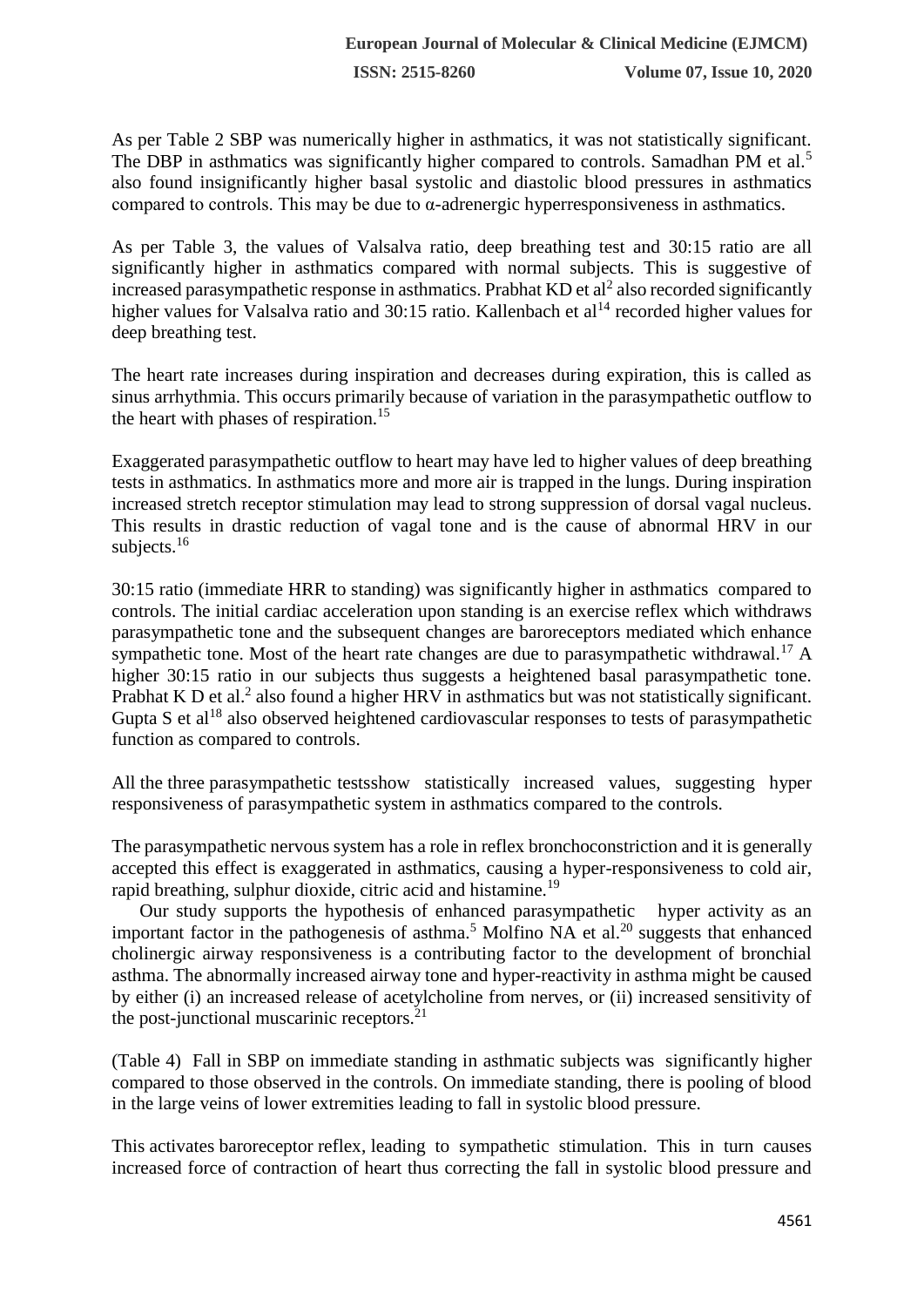further preventing the fall in systolic blood pressure. Thus, higher and significant fall in SBP on immediate standing in our subjects denotes sympathetic nervous system dysfunction.

(Table 4) There was significantly lower rise in DBP to hand grip test in asthmatics compared to controls. The pressor response to handgrip is accompanied by increased cardiac output and no change in calculated systemic vascular resistance. After propanolol, handgrip resulted in increased peripheral resistance and an equivalent rise in arterial pressure, but no increase in cardiac output. It was concluded that the increase in resistance was the result of sympathetically induced vasoconstriction.<sup>22</sup> Thus a lesser and significant rise in DBP to sustained hand grip test in our subjects is suggestive of sympathetic nervous system dysfunction in asthmatics.

Bhavneesh Sharma et al.<sup>23</sup> reported in their study that out of 30 asthmatics, 14 had pure parasympathetic dysfunction, 12 had both parasympathetic and sympathetic dysfunction and 4 had isolated sympathetic dysfunction.

#### **Conclusion**

Tests assessing parasympathetic division showed significantly higher values in asthmatics compared to controls, suggesting enhanced parasympathetic activity. Significant differences were also found in the values of sympathetic function tests between asthmatics and controls, suggesting sympathetic dysfunction. Enhanced parasympathetic activity observed in our study is considered as an important factor in pathogenesis of bronchial hyper reactivity. Though sympathetic nervous system is affected, it does not directly take part in controlling the airways. Sympathetic function test demonstrates the function of sympathetic efferents on the vessels, thus it cannot be directly equated with bronchial hyper reactivity. Sympathetic dysfunction observed here may be a part of generalized autonomic dysfunction in asthmatics, but may not contribute to pathogenesis of asthma.

#### **Acknowledgement:**

We are thankful to the participants for their cooperation during the study.

#### **Financial support**: none.

#### **Conflict of interest-** none.

#### **References**

- 1. WHO: Asthma, factsheet N"307 updated November 2013. Cited from *http://www.who.int/medicacentre/ factsheets/fs307/en*/on 17th April 2014.
- 2. Prabhat KD, Manoj L, Sanjay M, Suresh KJ. Clinical dysautonia in patients with bronchial asthma. *Chest.* 1990;98:1408-13.
- 3. Low PA, Tomalia VA, Ki-Jong P. Autonomic Function Tests: Some Clinical Applications. *J Clin Neurol.* 2013;9(1):1-8.
- 4. Manoj Kumar, Verma NS, Tiwari S, Pandey US, Sympathetic hyperactivity in patients of bronchial asthma. *Indian J Physiol Pharmacol.* 2005;49(1):89-94.
- 5. Samadhan P. Mitkari, Pushpa A, Pazare, Sachin M. Pawar. Autonomic dysfunction in patients with bronchial asthma. *Int J Biol Med Res.* 2011;2(4):852-855.
- 6. American Thoracic Society, Standards for the diagnosis and care of patients with chronic obstructive pulmonary disease (COPD) and asthma. *Am Rev Respir Dis.* 1987;136:225- 244.
- 7. DJ Ewing, BF Clarke. Diagnosis and management of diabetic autonomic neuropathy. *Br*